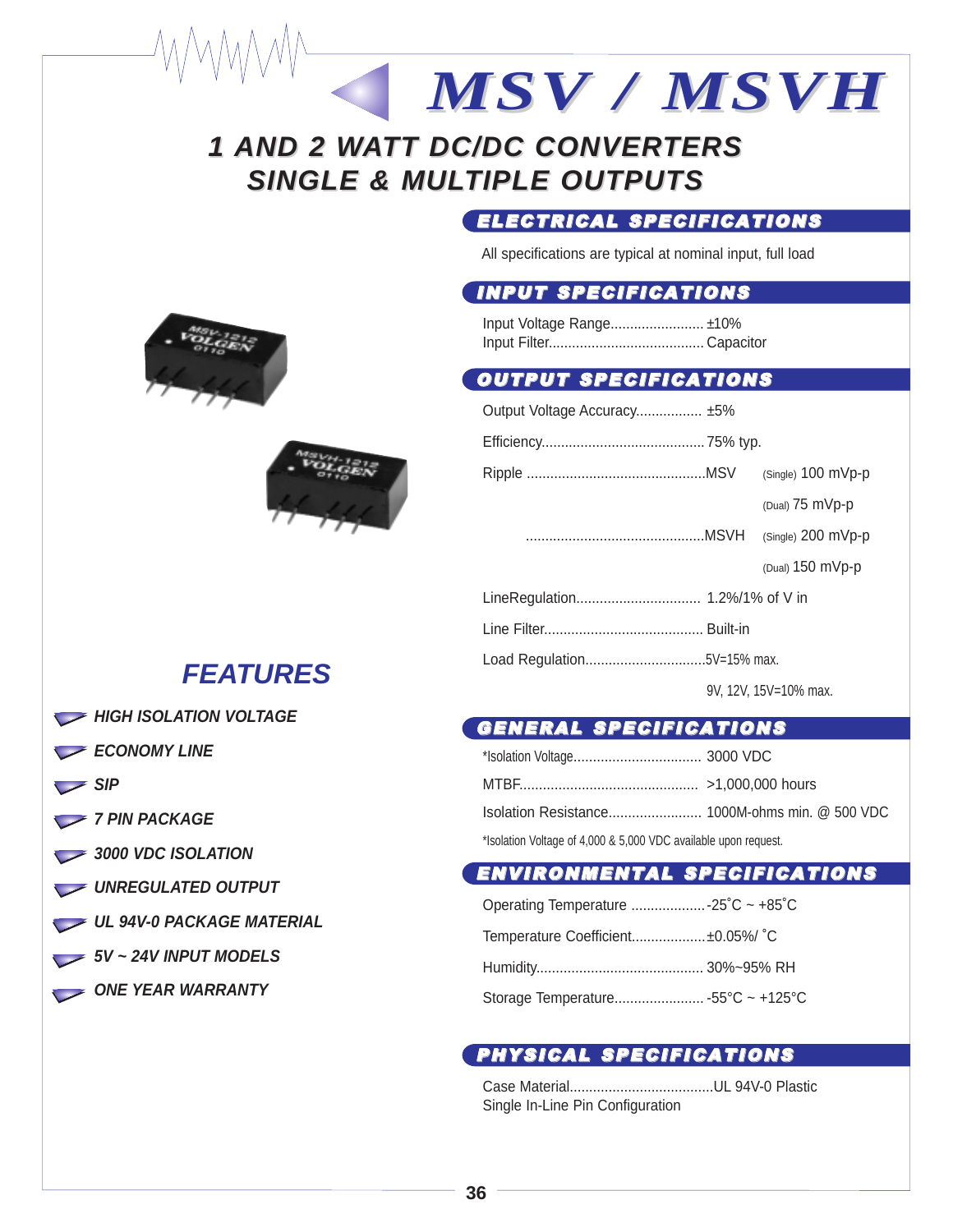## *Series* **Service**

| <b>PART NUMBER</b> | <b>INPUT VOLTAGE</b> | <b>OUTPUT VOLTAGE</b> | <b>OUTPUT CURRENT</b> | <b>EFFICIENCY</b> |
|--------------------|----------------------|-----------------------|-----------------------|-------------------|
|                    |                      |                       |                       |                   |
| <b>MSV - 0505</b>  |                      | 5 VDC                 | 200 mA                | 70 %              |
| <b>MSV - 0509</b>  |                      | 9 VDC                 | 111 mA                | 75 %              |
| <b>MSV - 0512</b>  |                      | <b>12 VDC</b>         | 84 mA                 | 80 %              |
| <b>MSV - 0515</b>  | 5 VDC                | <b>15 VDC</b>         | 66 mA                 | 82 %              |
| <b>MSV - 0505D</b> |                      | ±5 VDC                | ±100 mA               | 70 %              |
| <b>MSV - 0509D</b> |                      | ±9 VDC                | ±56 mA                | 75 %              |
| <b>MSV - 0512D</b> |                      | <b>±12 VDC</b>        | ±42 mA                | 78 %              |
| <b>MSV - 0515D</b> |                      | <b>±15 VDC</b>        | $±33$ mA              | 80 %              |
| <b>MSV - 1205</b>  |                      | 5 VDC                 | 200 mA                | 70 %              |
| <b>MSV - 1209</b>  |                      | 9 VDC                 | 111 mA                | 75 %              |
| <b>MSV - 1212</b>  | 12 VDC               | <b>12 VDC</b>         | 84 mA                 | 80 %              |
| <b>MSV - 1215</b>  |                      | <b>15 VDC</b>         | 66 mA                 | 82 %              |
| <b>MSV - 1205D</b> |                      | ±5 VDC                | ±100 mA               | 70 %              |
| <b>MSV - 1209D</b> |                      | ±9 VDC                | ±56 mA                | 75 %              |
| <b>MSV - 1212D</b> |                      | <b>±12 VDC</b>        | ±42 mA                | 78 %              |
| <b>MSV - 1215D</b> |                      | <b>±15 VDC</b>        | $±33$ mA              | 80 %              |
| <b>MSV - 1505</b>  |                      | 5 VDC                 | 200 mA                | 70 %              |
| <b>MSV - 1509</b>  |                      | 9 VDC                 | 111 mA                | 75 %              |
| <b>MSV - 1512</b>  |                      | 12 VDC                | 84 mA                 | 80 %              |
| <b>MSV - 1515</b>  | 15 VDC               | <b>15 VDC</b>         | 66 mA                 | 82 %              |
| <b>MSV - 1505D</b> |                      | ±5 VDC                | ±100 mA               | 70 %              |
| <b>MSV - 1509D</b> |                      | ±9 VDC                | ±56 mA                | 75 %              |
| <b>MSV - 1512D</b> |                      | <b>±12 VDC</b>        | ±42 mA                | 78 %              |
| <b>MSV - 1515D</b> |                      | <b>±15 VDC</b>        | ±33 mA                | 80 %              |
| <b>MSV - 2405</b>  | 24 VDC               | 5 VDC                 | 200 mA                | 70 %              |
| <b>MSV - 2409</b>  |                      | 9 VDC                 | 111 mA                | 75 %              |
| <b>MSV - 2412</b>  |                      | <b>12 VDC</b>         | 84 mA                 | 80 %              |
| <b>MSV - 2415</b>  |                      | <b>15 VDC</b>         | 66 mA                 | 82 %              |
| <b>MSV - 2405D</b> |                      | ±5 VDC                | ±100 mA               | 70 %              |
| <b>MSV - 2409D</b> |                      | ±9 VDC                | ±56 mA                | 75 %              |
| <b>MSV - 2412D</b> |                      | <b>±12 VDC</b>        | ±42 mA                | 78 %              |
| <b>MSV - 2415D</b> |                      | <b>±15 VDC</b>        | $±33$ mA              | 80 %              |

**MSV - 1 WATT**





Top View



| <b>MSV - 1 WATT</b> |
|---------------------|
|---------------------|

| <b>Pin Connections</b>                     |               |               |  |  |
|--------------------------------------------|---------------|---------------|--|--|
| <b>SINGLE</b><br><b>DUAL</b><br><b>PIN</b> |               |               |  |  |
|                                            | +INPUT        | +INPUT        |  |  |
| 2                                          | -INPUT        | -INPUT        |  |  |
| 5                                          | -OUTPUT-      | -OUTPUT       |  |  |
| 6                                          | <b>NO PIN</b> | <b>COMMON</b> |  |  |
|                                            | +OUTPUT       | +OUTPUT       |  |  |
|                                            |               |               |  |  |

MMM,

#### NOTE:

\*TERMINAL 0.020" x 0.010" FLAT PIN

#### **NOTE:**

All specifications typical and nominal / full load and 25˚C unless otherwise noted. Avoid sustained operation in overload or dead short conditions. Specifications subject to changes without notice.